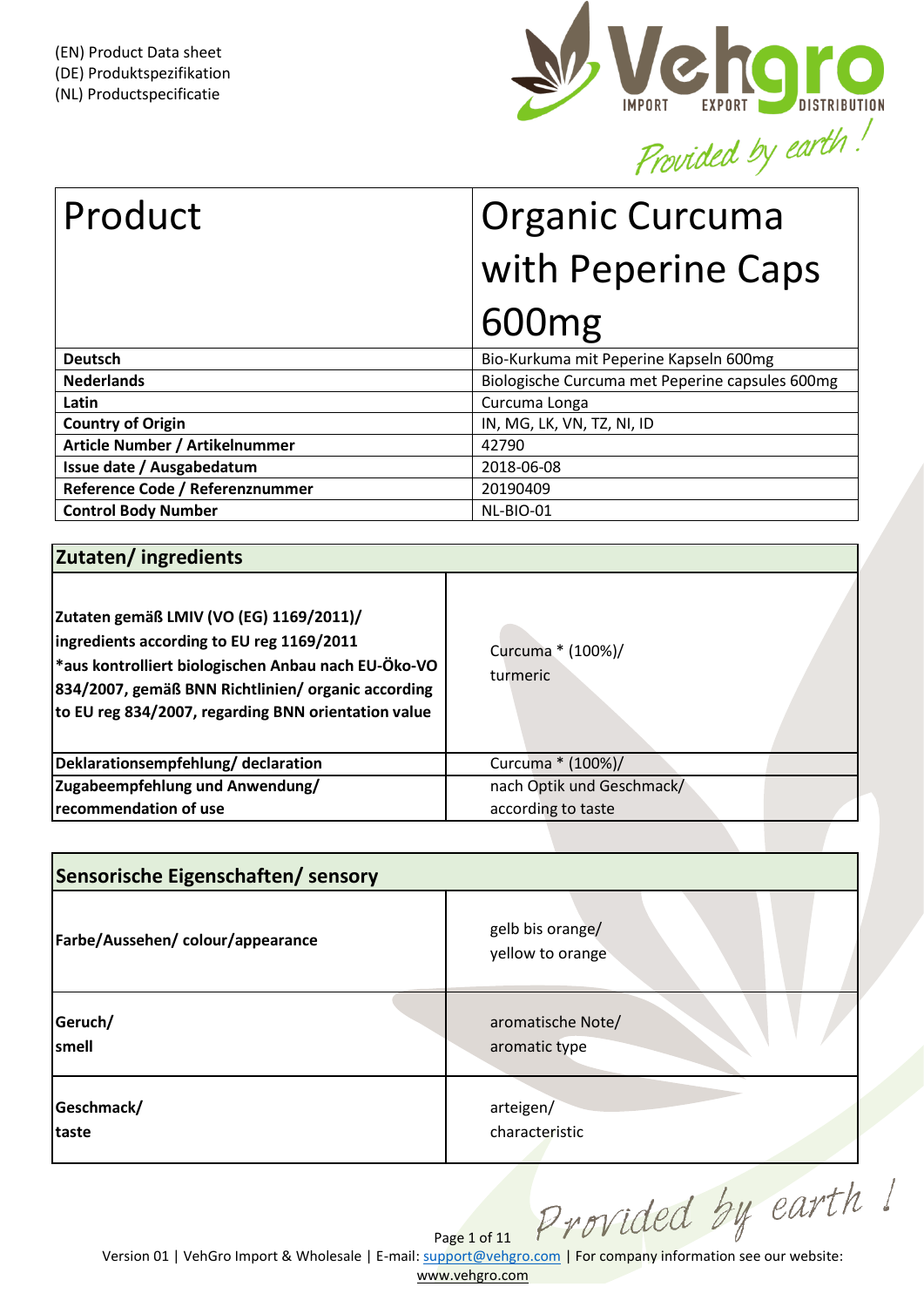| Konsistenz/<br>texture                                                                                                        | fein gemahlenes Pulver<br>$(98% < 0, 3mm)$ /<br>fine powder $(98% < 0,3$ mm)                                 |  |  |
|-------------------------------------------------------------------------------------------------------------------------------|--------------------------------------------------------------------------------------------------------------|--|--|
| Weitere Informationen/additional information                                                                                  |                                                                                                              |  |  |
| Zolltarifnummer/ customs tariff number                                                                                        | 0910 3000                                                                                                    |  |  |
| Halal                                                                                                                         | nein/ no                                                                                                     |  |  |
| <b>Kosher</b>                                                                                                                 | ja/ yes                                                                                                      |  |  |
| Ionisierende Strahlen/irradiation                                                                                             | Das Produkt wurde zu keinem Zeitpunkt mit<br>ionisierenden Strahlen behandelt.<br>Product is not irradiated. |  |  |
| <b>Begasung/fumigation</b>                                                                                                    | Das Produkt wurde zu keinem Zeitpunkt begast.<br>Product is not fumigated.                                   |  |  |
| Geeignet für vegetarische Ernährung/ suitable for<br>vegetarian nutrition                                                     | ja/ yes                                                                                                      |  |  |
| Geeignet für vegane Ernährung/ suitable for vegan<br>nutrition                                                                | ja/ yes                                                                                                      |  |  |
| Keimreduzierung/ germ reduction                                                                                               | Sattdampf/ steam (bei Notwendigkeit/ if necessary)                                                           |  |  |
| Nanopartikel enthalten/ contains nanoparticles                                                                                | nein/ no                                                                                                     |  |  |
| <b>Novel food</b>                                                                                                             | nein/ no                                                                                                     |  |  |
| <b>Active principles</b>                                                                                                      | nein/ no                                                                                                     |  |  |
| Besorgniserregende Stoffe gemäß REACH-<br>Verordnung/ SVHC (Substances of Very High Concern)<br>according to REACH regulation | keine/ non                                                                                                   |  |  |
| Siebung/ sieving                                                                                                              | ja/ yes                                                                                                      |  |  |
| Siebgröße/ sieve size                                                                                                         | 2 mm                                                                                                         |  |  |
| Dauermagnet/ magnet                                                                                                           | ja/ yes                                                                                                      |  |  |
| Magnetstärke (Gauss)/ magnet power                                                                                            | >8000                                                                                                        |  |  |
| Allmetallabscheidung/ metal detector                                                                                          | keine Angabe/ no information                                                                                 |  |  |
| FE in mm                                                                                                                      | keine Angabe/ no information                                                                                 |  |  |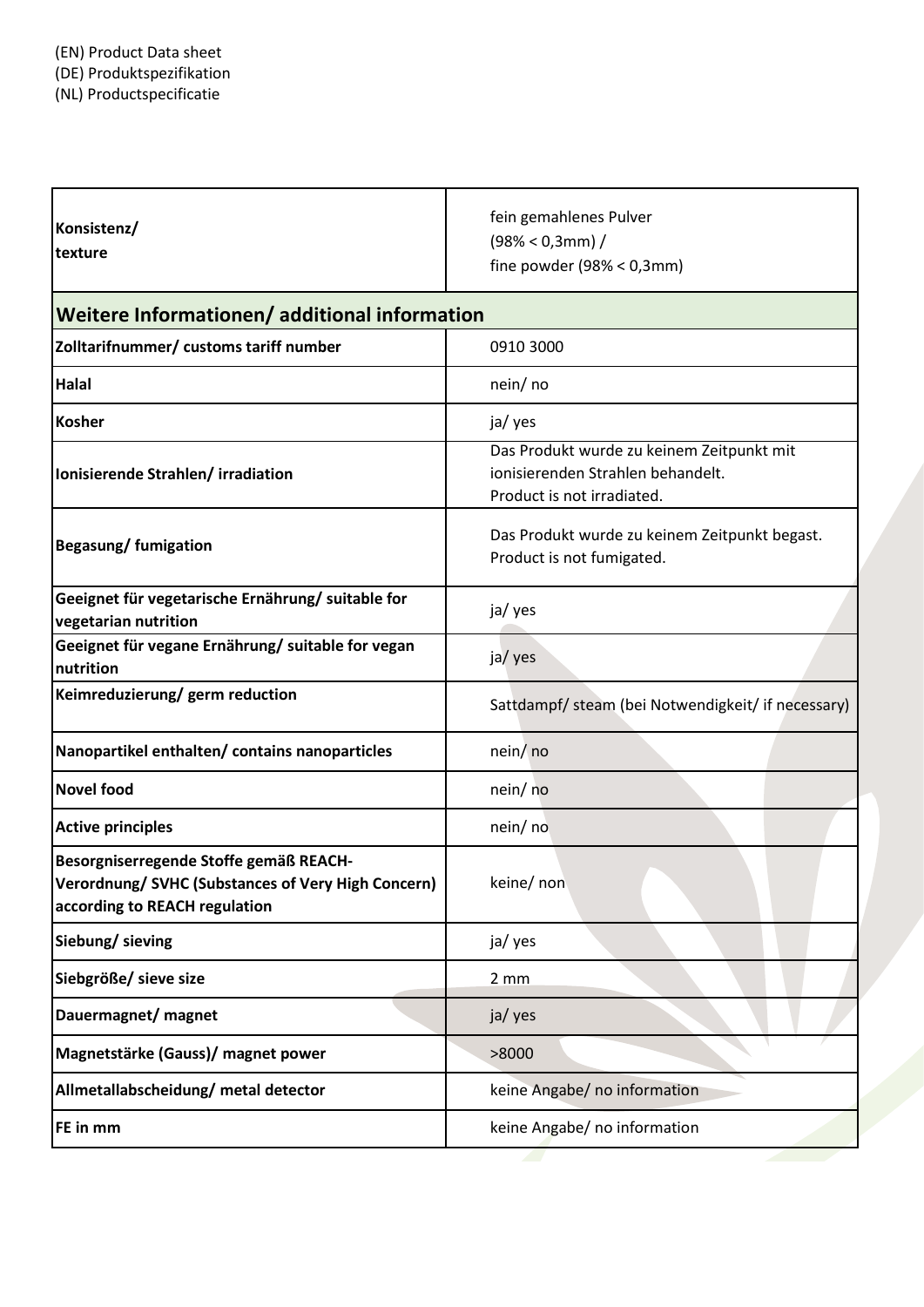| <b>NFE</b> in mm                                                                 | keine Angabe/ no information                                   |
|----------------------------------------------------------------------------------|----------------------------------------------------------------|
| <b>SS in mm</b>                                                                  | keine Angabe/ no information                                   |
| andere Fremdkörpervermeidungsmaßnahmen/other                                     |                                                                |
| meassures to avoid foreign bodies                                                | keine Angabe/ no information                                   |
| Mindesthaltbarkeit/ shelf life                                                   | 36 Monate/ months                                              |
| Restlaufzeit bei Auslieferung/remaining time                                     | 6 Monate/ months                                               |
| Lagertemperatur/ storrage temperature                                            | Raumtemperatur/ ambient temperature                            |
| Lichtverhälnisse/ lightning conditions                                           | Lichtgeschützt lagern/ store protected from direct<br>sunlight |
| Luftfeuchtigkeit/ humidity                                                       | <65%                                                           |
| Pflanzlich und/oder synthetischer Ursprung/ vegetal<br>and/or synthetical origin | Pflanzlich/ vegetal                                            |
| tierisches Fett enthalten/contains animal fat                                    | nein/ no                                                       |
| pflanzliches Öl/Fett hinzugefügt/vegetable fat/oil<br>added                      | nein/no                                                        |
| Palmfett sowie Derivate hinzugefügt/ added palm fat<br>as well as derivates      | nein/ no                                                       |
| Alkoholfrei/ alcohol-free                                                        | ja/ yes                                                        |
| Diacethylfrei/ diacethyl-free                                                    | ja/ yes                                                        |
| Chemisch/Physikalische Daten / chemical/physical data                            |                                                                |
| Reinheitsgehalt/ purity (%)                                                      | keine Angabe/ no information                                   |
| Restfeuchte/ moisture (%)                                                        | < 10,0                                                         |
| Asche/ ash (%)                                                                   | < 9,0                                                          |
| Säureunlösliche Asche/ acid-insoluble ash (%)                                    | < 2, 5                                                         |
| pH-Wert/ pH level                                                                | keine Angabe/ no information                                   |
| Ätherischer Ölgehalt/ essential oil content (%)                                  | keine Angabe/ no information                                   |
| Viskosität/ viscosity (mPas)                                                     | keine Angabe/ no information                                   |
| Dichte/ density (g/L)                                                            | keine Angabe/ no information                                   |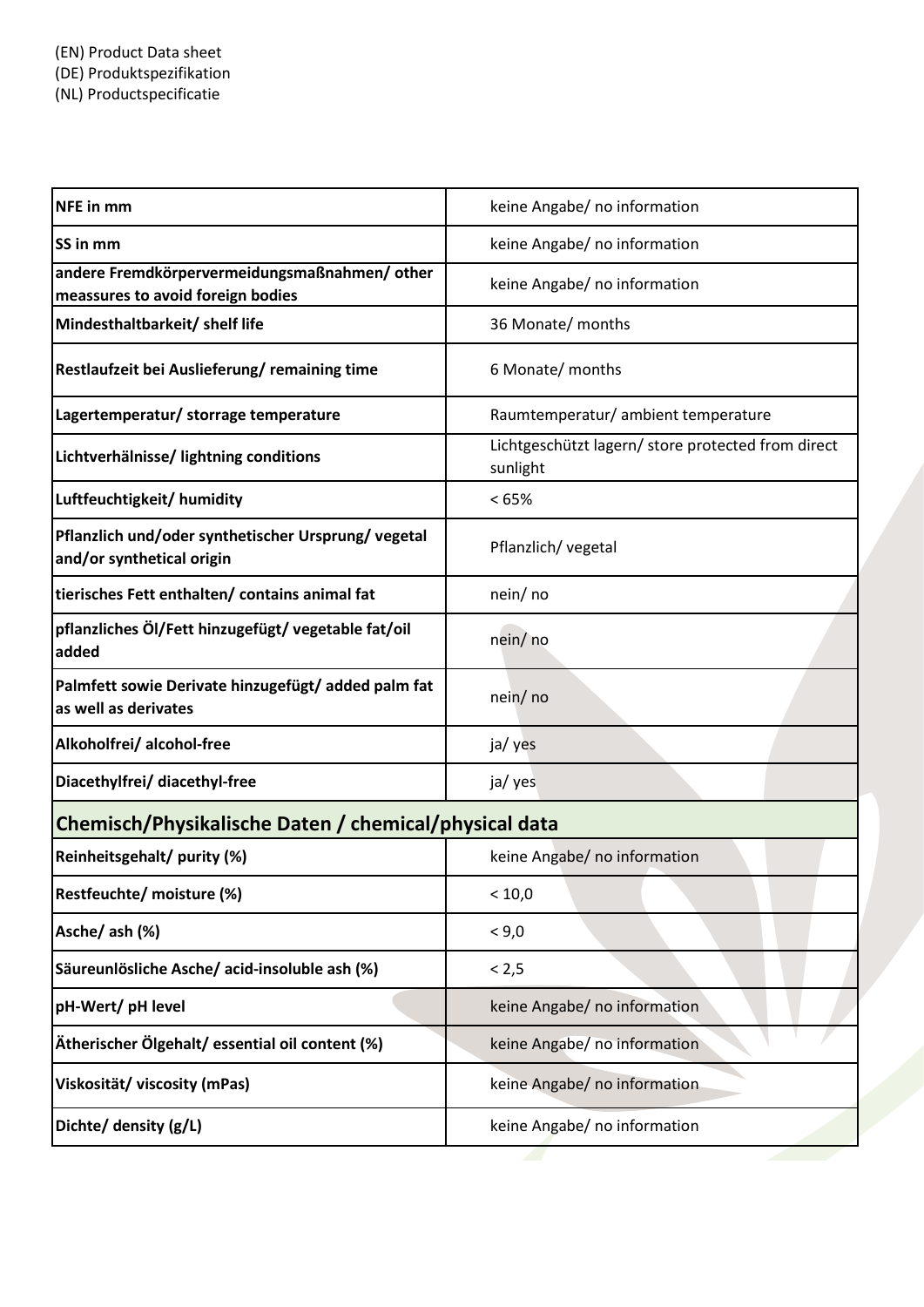| <b>ASTA</b>                                                                                     | keine Angabe/ no information |  |  |
|-------------------------------------------------------------------------------------------------|------------------------------|--|--|
| Schärfe nach SCU/ spiciness by scoville                                                         | keine Angabe/ no information |  |  |
| Piperingehalt/ content of piperine (%)                                                          | keine Angabe/ no information |  |  |
| Capsaicingehalt/ content of capsaicin (%)                                                       | keine Angabe/ no information |  |  |
| Rehydrationsverhältnis/rehydration                                                              | keine Angabe/ no information |  |  |
| Mikrobiologie/ microbiology                                                                     |                              |  |  |
| Gesamtkeimzahl/ total plate count (kbE/g / cfu/g)                                               | < 5.000.000                  |  |  |
| Hefen/ yeasts (kbE/g / cfu/g)                                                                   | < 100                        |  |  |
| Schimmel/ moulds (kbE/g / cfu/g)                                                                | < 100                        |  |  |
| Bacillus cereus (kbE/g / cfu/g)                                                                 | < 10.000                     |  |  |
| Staphyloccocus aureus (kbE/g / cfu/g)                                                           | < 100                        |  |  |
| Sulfit reduzierende Clostridien/ sulphite reducing<br>clostridia (kbE/g / cfu/g)                | < 100                        |  |  |
| Escherichia coli (kbE/g / cfu/g)                                                                | < 100                        |  |  |
| Salmonella                                                                                      | n.n. in 25g                  |  |  |
| Enterobacteriaceae (kbE/g / cfu/g)                                                              |                              |  |  |
| Anaerobe thermophile Sporenbildner/ thermophilic<br>anaerobic spore formers ( $k$ bE/g / cfu/g) |                              |  |  |
| Aerobe thermophile Sporenbildner/ thermophilic<br>aerobic spore formers (kbE/g / cfu/g)         |                              |  |  |
|                                                                                                 |                              |  |  |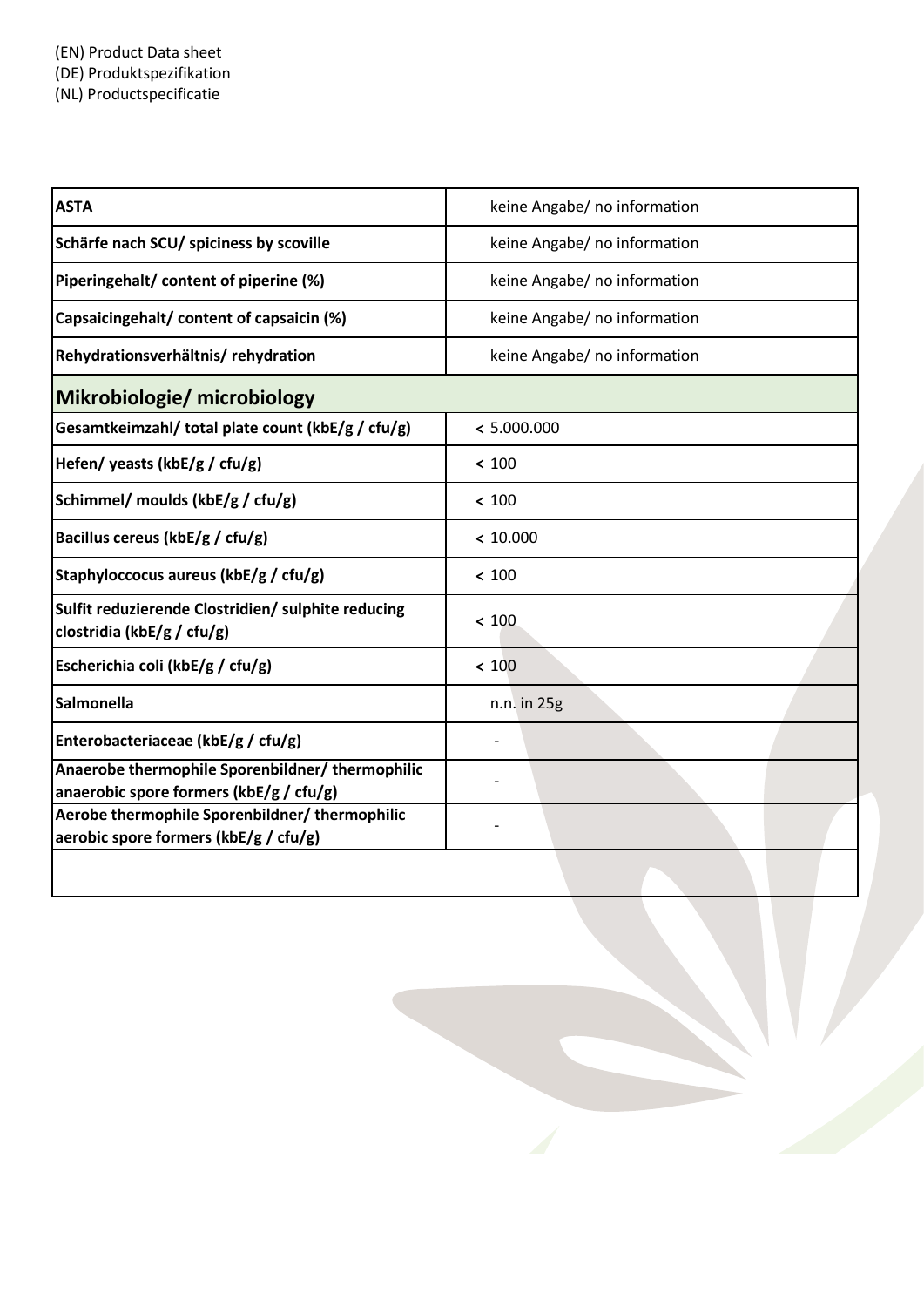| <b>Allergene/ allergens</b>                                                                                                                                                                                                                                                                                                                                                                                                                                                                                     |                      |                                           |                                                                                                                                                                                                                                |                 |
|-----------------------------------------------------------------------------------------------------------------------------------------------------------------------------------------------------------------------------------------------------------------------------------------------------------------------------------------------------------------------------------------------------------------------------------------------------------------------------------------------------------------|----------------------|-------------------------------------------|--------------------------------------------------------------------------------------------------------------------------------------------------------------------------------------------------------------------------------|-----------------|
| Bei allen präventiven Maßnahmen und Erfahrungswerten kann die<br>Abwesenheit von allergenen Stoffen im Spuren-bereich nicht zu<br>100% garantiert werden. Eine Kreuzkontamination kann bereits<br>auf dem Feld, zum Zeitpunkt der Ernte, Transport etc.<br>stattgefunden haben.<br>For all preventive measures taken and experience, the absence of<br>traces of allergenic substances can not be guaranteed 100%. Cross-<br>contamination may have occurred already in the field, at harvest,<br>transport etc | enthalten/containing | im Betrieb im Einsatz/<br>used in factory | production line<br>Produktionslinie/used<br>auf gleicher<br>same<br>$\mathsf{S}% _{T}=\mathsf{S}_{T}\!\left( a,b\right) ,\mathsf{S}_{T}=\mathsf{S}_{T}\!\left( a,b\right) ,\mathsf{S}_{T}=\mathsf{S}_{T}\!\left( a,b\right) ,$ | Bemerkung/notes |
| Glutenhaltiges Getreide, namentlich Weizen, Roggen,<br>Gerste, Hafer, Dinkel, Kamut oder Hybridstämme<br>davon, sowie daraus hergestellte Erzeugnisse/<br>cereals containing gluten (namely: wheat, rye, barley,<br>oat, spelt, kamut or hybrids) and products thereof                                                                                                                                                                                                                                          | nein/no              | ja/ yes                                   | nein/ no                                                                                                                                                                                                                       |                 |
| Krebstiere und daraus gewonnene Erzeugnisse/<br>crustaceans and products thereof                                                                                                                                                                                                                                                                                                                                                                                                                                |                      | nein/ no   nein/ no   nein/ no            |                                                                                                                                                                                                                                |                 |
| Eier und daraus gewonnene Erzeugnisse/<br>egg and products thereof                                                                                                                                                                                                                                                                                                                                                                                                                                              |                      | nein/ no   nein/ no   nein/ no            |                                                                                                                                                                                                                                |                 |
| Fische und daraus gewonnene Erzeugnisse/<br>fish and products thereof                                                                                                                                                                                                                                                                                                                                                                                                                                           |                      | nein/ no   nein/ no   nein/ no            |                                                                                                                                                                                                                                |                 |
| Erdnüsse und daraus gewonnene Erzeugnisse/<br>peanuts and products thereof                                                                                                                                                                                                                                                                                                                                                                                                                                      |                      | nein/ no   nein/ no   nein/ no            |                                                                                                                                                                                                                                |                 |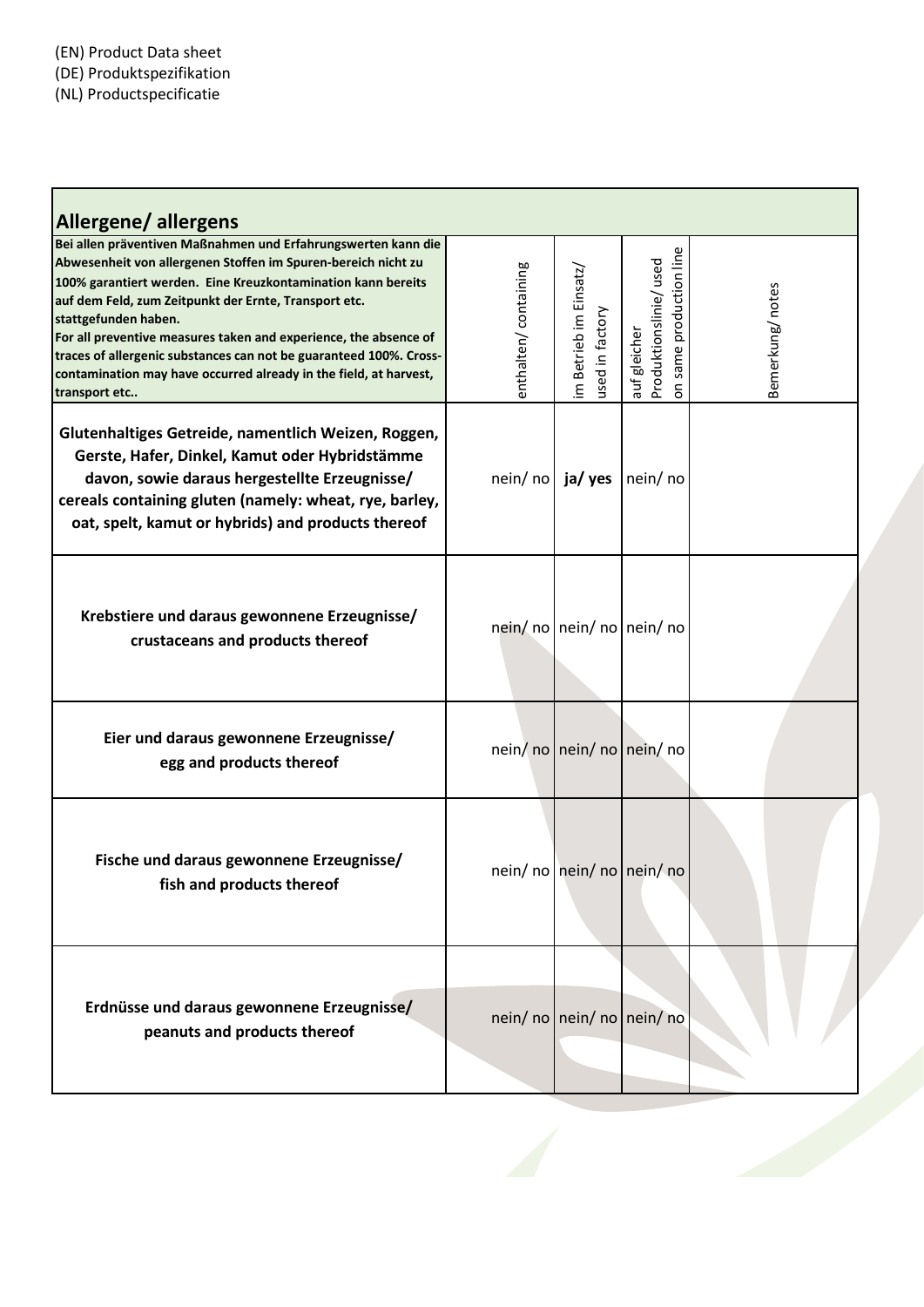

Provided by earth!

| Sojabohnen und daraus gewonnene Erzeugnisse/<br>soy beans and products thereof                                                                                                            |                    | nein/ no   ja/ yes   nein/ no |                                |                |
|-------------------------------------------------------------------------------------------------------------------------------------------------------------------------------------------|--------------------|-------------------------------|--------------------------------|----------------|
| Milch und daraus gewonnene Erzeugnisse<br>(einschließlich Laktose)/<br>milk and products thereof (incl. lactose)                                                                          |                    |                               | nein/ no   nein/ no   nein/ no |                |
| Schalenfrüchte (Mandeln, Hasel-, Walnüsse, Pistazien,<br>u. a.) und daraus hergestellte Erzeugnisse/<br>nuts (namely: almonds, hazelnut, walnut, pistachio,<br>a.o.) and products thereof | $nein/no$ ja/ yes  |                               | ja/ yes                        | Mandel/ almond |
| Sellerie und daraus hergestellte Erzeugnisse/<br>celery and products thereof                                                                                                              | nein/ no   ja/ yes |                               | ja/ yes                        |                |
| Senf und daraus hergestellte Erzeugnisse/<br>mustard and products thereof                                                                                                                 |                    | nein/ no   ja/ yes            | ja/ yes                        |                |
| Sesamsamen und daraus hergestellte Erzeugnisse/<br>sesame seeds and products thereof                                                                                                      |                    |                               | nein/ no   nein/ no   nein/ no |                |

Page 6 of 11 Version 01 | VehGro Import & Wholesale | E-mail: support@vehgro.com | For company information see our website: www.vehgro.com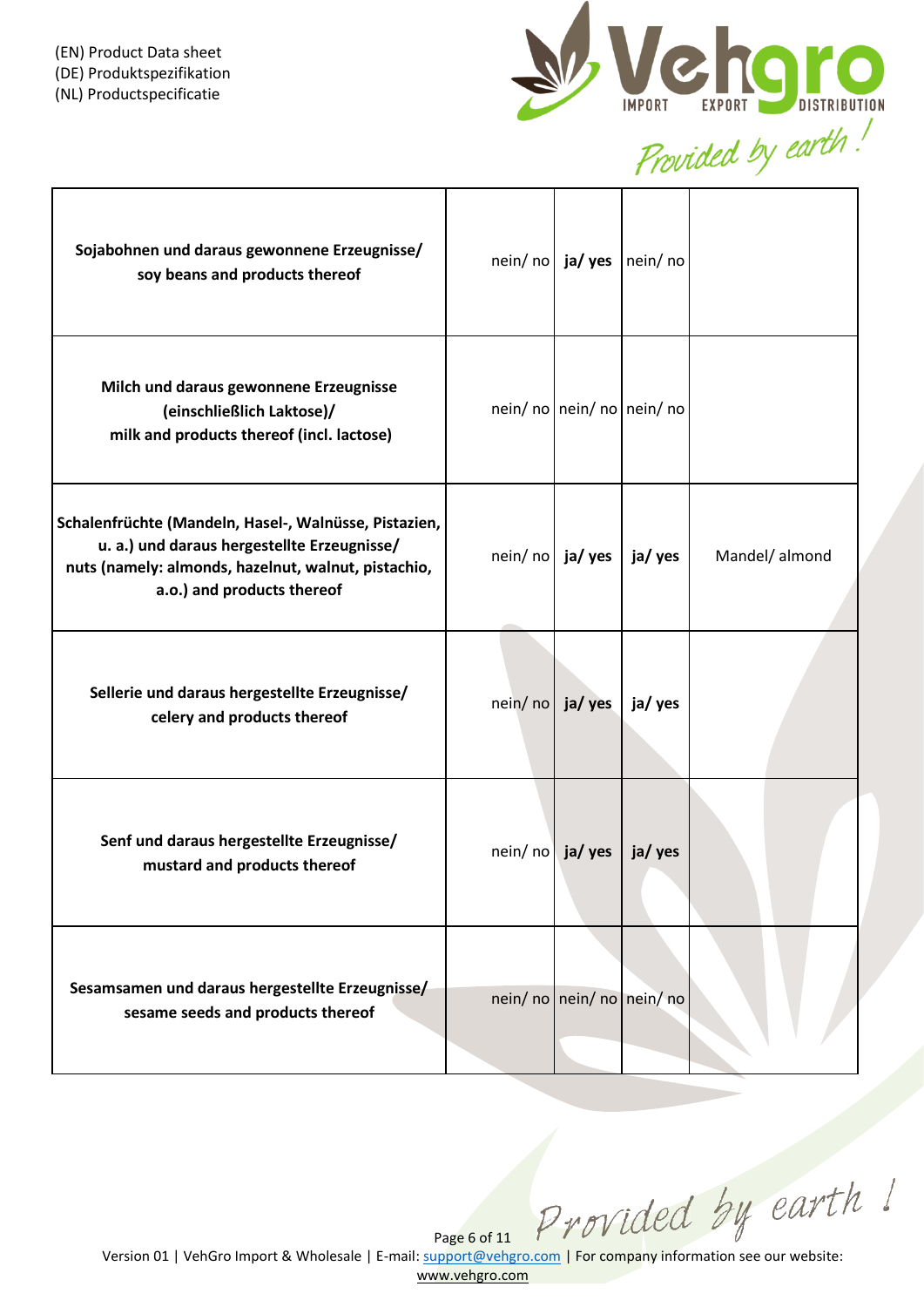| Schwefeldioxid und Sufite/<br>sulphur dioxide and sulphites                      |                    |          | nein/ nolnein/ nolnein/ no   |  |  |
|----------------------------------------------------------------------------------|--------------------|----------|------------------------------|--|--|
| Lupinen und daraus hergestellte Erzeugnisse/<br>lupin and products thereof       |                    |          | nein/ nol nein/ nol nein/ no |  |  |
| Weichtiere und daraus hergestellte Erzeugnisse/<br>molluscs and products thereof |                    |          | nein/ no nein/ no nein/ no   |  |  |
|                                                                                  |                    |          |                              |  |  |
| Sqaöl/ soya oil                                                                  | enthalten/contains | nein/ no |                              |  |  |
| Sqalecithin/ soya lecithin                                                       | enthalten/contains | nein/ no |                              |  |  |
| Saccharose                                                                       | enthalten/contains | nein/ no |                              |  |  |
| Fructose                                                                         | enthalten/contains | nein/ no |                              |  |  |
| Rindfleisch/beef                                                                 | enthalten/contains | nein/ no |                              |  |  |
| Rind, sonstige/ cattle<br>derivates                                              | enthalten/contains | nein/ no |                              |  |  |
| Schweinefleisch/pork                                                             | enthalten/contains | nein/ no |                              |  |  |
| Schwein, sonstige/ pig<br>derivates                                              | enthalten/contains | nein/ no |                              |  |  |
| Geflügelfleisch/poultry                                                          | enthalten/contains | nein/ no |                              |  |  |
| Geflügel, sonstige/ poultry<br>derivates                                         | enthalten/contains | nein/ no |                              |  |  |
| Mais/corn                                                                        | enthalten/contains | nein/ no |                              |  |  |

 $V V V$ Page7 of 11 Version 01 | VehGro Import & Wholesale | mEail: support@vehgro.com| For company information see our weltsai www.vehgro.com

 $\mu$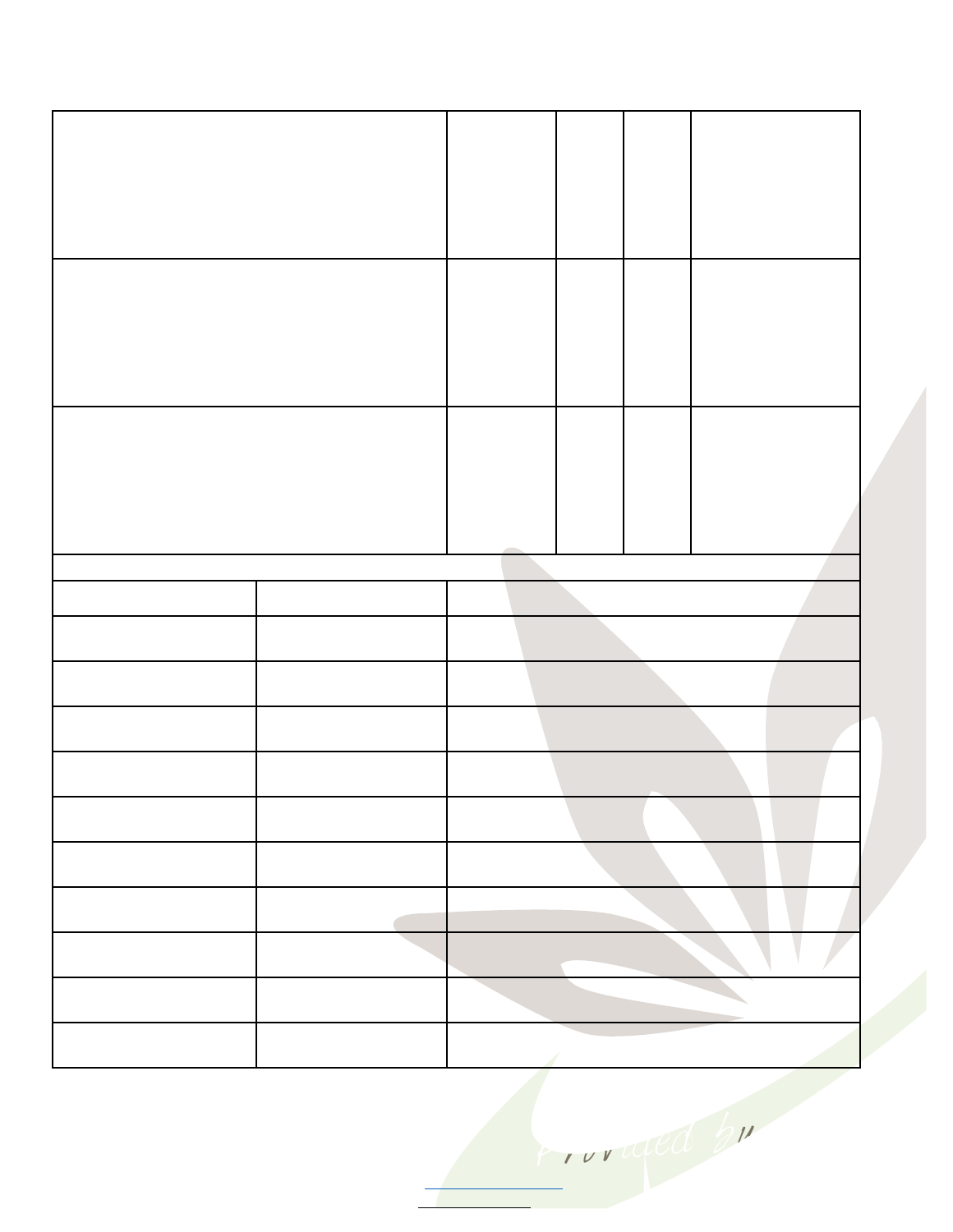| Kakao/ cacao                                         | enthalten/contains | nein/ no |
|------------------------------------------------------|--------------------|----------|
| Hülsenfrüchte/ legumes                               | enthalten/contains | nein/ no |
| Hefe/ yeast                                          | enthalten/contains | nein/ no |
| Serföl/ mustard oleoresin                            | enthalten/contains | nein/ no |
| Lactose                                              | enthalten/contains | nein/ no |
| Glutamate, zugesetzt/<br>glutamate, added            | enthalten/contains | nein/ no |
| Glutamate, natürlicher<br>Gehalt/ glutamate, natural | enthalten/contains | nein/ no |
| <b>BHA-BHT</b><br>(E320 tE321)                       | enthalten/contains | nein/ no |
| Benzoesäure/ benzoic add                             | enthalten/contains | nein/ no |
| Parabene parabens<br>(E214E219)                      | enthalten/contains | nein/ no |
| Azofarbstoffe/ azodyes                               | enthalten/contains | nein/ no |
| Tartrazine/ tartrazin (E102)                         | enthalten/contains | nein/ no |
| Gelborange/<br>sunset yellow                         | enthalten/contains | nein/ no |
| Azorubine/<br>azorubin (E122)                        | enthalten/contains | nein/ no |
| Amarante/<br>amaranth (E123)                         | enthalten/contains | nein/ no |
| Cochenillerot/<br>cochenille red A                   | enthalten/contains | nein/ no |
| Sabinsäure/ sorbic add                               | enthalten/contains | nein/ no |
| Zimt/ cinnamon                                       | enthalten/contains | nein/ no |
| Vanillin                                             | enthalten/contains | nein/ no |
| Umbelliferae                                         | enthalten/contains | nein/ no |
| Koriander/coriander                                  | enthalten/contains | nein/ no |

Page<sub>8</sub> of 11 Version 01 | VehGro Import & Wholesale | mEail: support@vehgro.com| For company information see our weltsai www.vehgro.com

 $\mu$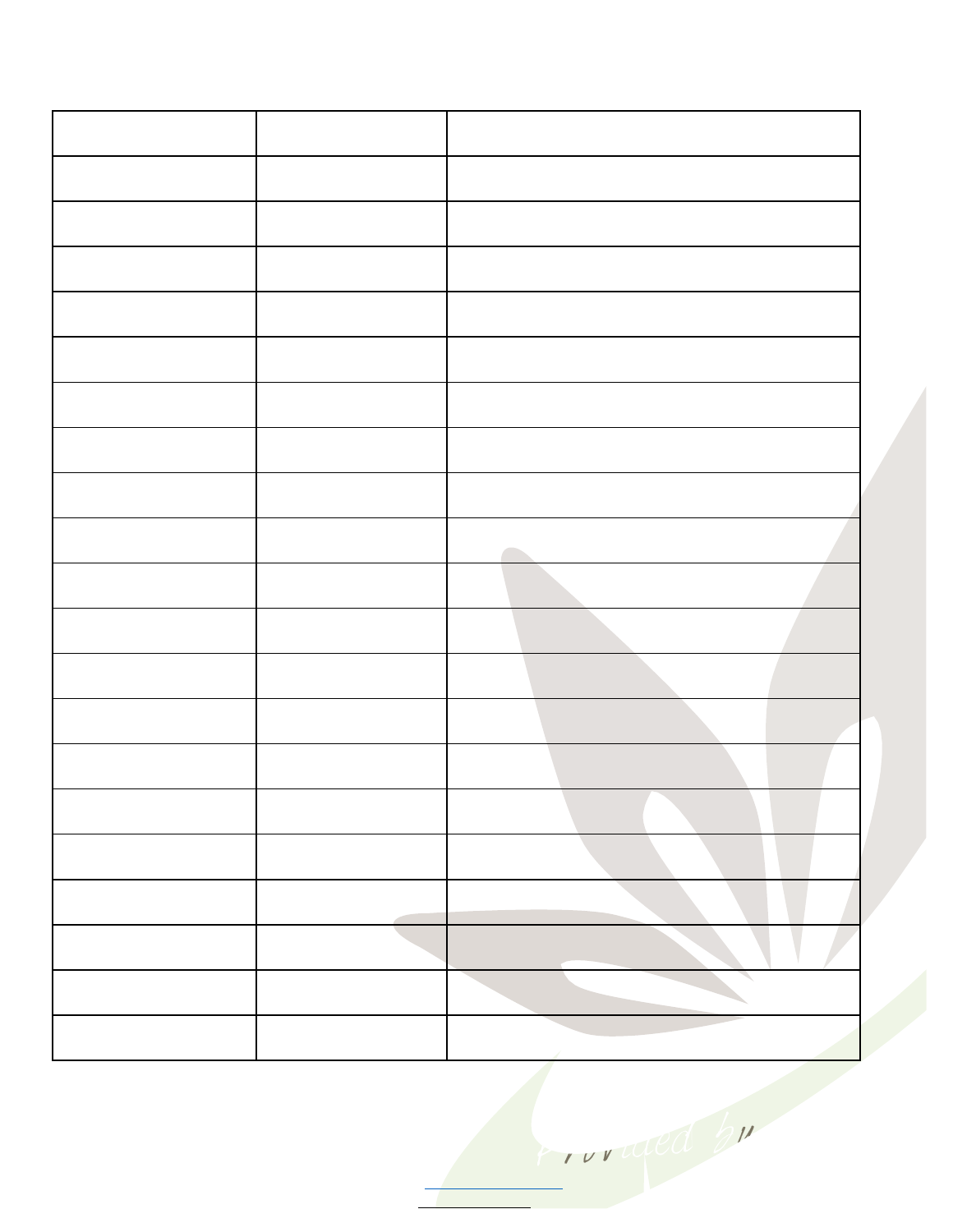| Selerieöl,-oleoresin/<br>celery oil, celery oleoresin | enthalten/contains | nein/ no |
|-------------------------------------------------------|--------------------|----------|
| Milchprotein/ milk protein enthalten/contains         |                    | nein/ no |

| Nährwerte/ nutritional values                                                                                                                                                                                      |                 |
|--------------------------------------------------------------------------------------------------------------------------------------------------------------------------------------------------------------------|-----------------|
| kcal/100 $g$                                                                                                                                                                                                       | 356 kcal        |
| kJ100g                                                                                                                                                                                                             | 1491 KJ         |
| Eweiß/ protein g/100 g                                                                                                                                                                                             | 8 g             |
| Kohlenhydrate/carbohydrates g/100 g                                                                                                                                                                                | 58 g            |
| davon Zucker g/100 g                                                                                                                                                                                               | 58 g            |
| Fett/ fat g/100g                                                                                                                                                                                                   | 10 <sub>g</sub> |
| gesättigte Fett säuren/ saturated fatty adds g/100 g                                                                                                                                                               | 3 <sub>g</sub>  |
| Ballaststoffe/ fiber g/100 g                                                                                                                                                                                       | 7 g             |
| Natrium/ sodium mg/100 g                                                                                                                                                                                           | 38 mg           |
| Saz/ salt g/100 g                                                                                                                                                                                                  | 0 <sub>g</sub>  |
| GVO-Information/GMO-information<br>Enthält das Produkt GVO gemäß der Verordnung (EG)<br>1829/2003 und 1830/2003? / Does the product<br>contain GMO according to regulations 1829/2003/EC<br>and 1830/2003?         | nein/ no        |
| Ist das Produkt aus GVO-Rohstoffen hergestellt oder<br>enthält es Zutaten, Zusatzstoffe oder Aromen (inkl.<br>Trägerstoffe), die aus GVO hergestellt wurden? / Is<br>the product produced from GMO raw material or | nein/ no        |

contains ingredients, additivesor flavor (incl. carriers)

which are produced from GMO?

 $V V V$ Page9 of 11 Version 01 | VehGro Import & Wholesale | mEail: support@vehgro.com| For company information see our weltsai www.vehgro.com

 $\overline{U}$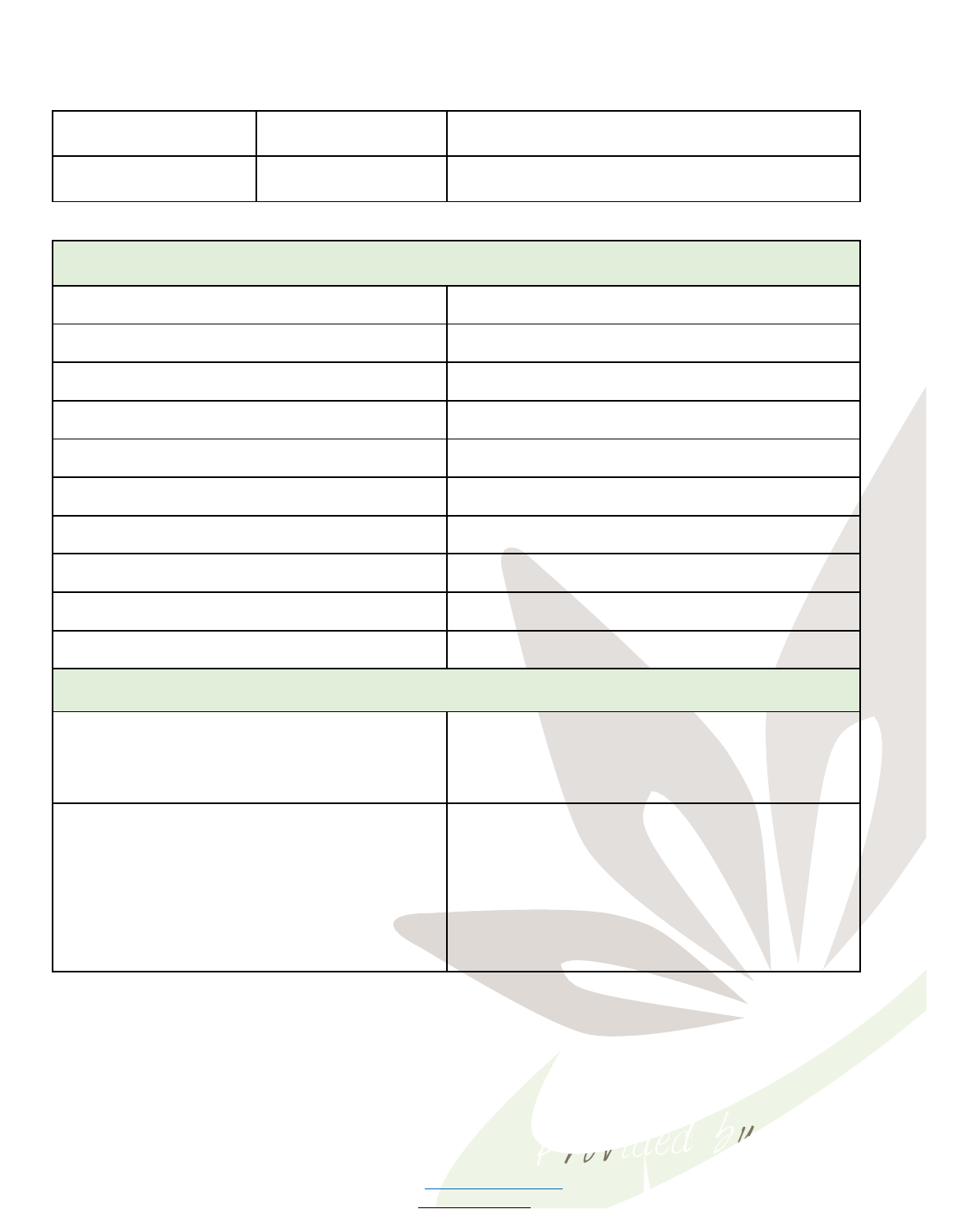| Ist das Produkt oder eines seiner Inhaltsstoffe mit<br>Hilfe von GVO hergestellt (z.B mit Enzymen,<br>Mikroorganismen, Hilfsstoffen, die aus GVO<br>gewonnen wurden)? / Is the product or any of its<br>ingredients produced with help of GMO (e.g. enzyme,<br>microorganism, additives, derived from GMO)?                               | nein/ no                     |
|-------------------------------------------------------------------------------------------------------------------------------------------------------------------------------------------------------------------------------------------------------------------------------------------------------------------------------------------|------------------------------|
| Ist das Produkt entsprechend EG-<br>Gentechnikdurchfürungsgesetz ©hne Gentechni I^<br>(kein GVO enthalten, nicht mit Hilfe von GVO, kein<br>GVO analytisch nachweisbar)? / Is the product<br>according to EC-GMOImplementation Law "GMO-<br>free" (not containing GMOs, produced without help of<br>GMO, no GMO analytically detectable)? | keine Angabe/ no information |

| Verpackung packaging                                                                                                                                                                                                                                                                                                       |                                                                                                                                                                                                                            |
|----------------------------------------------------------------------------------------------------------------------------------------------------------------------------------------------------------------------------------------------------------------------------------------------------------------------------|----------------------------------------------------------------------------------------------------------------------------------------------------------------------------------------------------------------------------|
| Gewicht und Art der Verpackung/ weight and<br>packaging                                                                                                                                                                                                                                                                    | 1 kg Beutel/ Sackware 20-25 kg Monokunststoffsack<br>oder<br>Papiersackmit Pdybeuteloder nach<br>Kundenwunsch/1kg bag/bagged cago 20-25kg<br>monoartsolid sackor paper sackwith poly bagor<br>according to cutomer request |
| Tara-Gewicht der Verpackung/ tare weight of the<br>packaging                                                                                                                                                                                                                                                               | keine Angabe/ no information                                                                                                                                                                                               |
| kg pro Palette/ kg per palett                                                                                                                                                                                                                                                                                              | keine Angabe/ no information                                                                                                                                                                                               |
| Art der Palette/ palett type                                                                                                                                                                                                                                                                                               | keine Angabe/ no information                                                                                                                                                                                               |
| Die Verpackung entspricht der Verordnung (EG) Nr. 1935/2004 der Verordnung (EU) Nr. 10/2011 und der<br>Verordnung (EG) Nr. 2023/2006 in der jeweils geltenden Fassung/<br>The packaging conforms to the regulation (EC) No 1935/2004 regulation (EU)No 10/2011 and regulation (EC)<br>No 2023/2006 in the current version. |                                                                                                                                                                                                                            |
| Werden Dual Use Additives verwendet?/ Are Dual Use<br>Additives in use?                                                                                                                                                                                                                                                    | nein/ no                                                                                                                                                                                                                   |
| Enthält die Verpackung Nanopartikel ?/ Does the<br>package contain nanoparticles?                                                                                                                                                                                                                                          | nein/ no                                                                                                                                                                                                                   |
| Enthält Verpackung Phthalate?/ Does the packaging<br>contain any phthalate?                                                                                                                                                                                                                                                | nein/ no                                                                                                                                                                                                                   |

Page 10 of 11 Version 01 | VehGro Import & Wholesale | mEail: support@vehgro.com| For company information see our weltsai www.vehgro.com

 $\overline{U}$